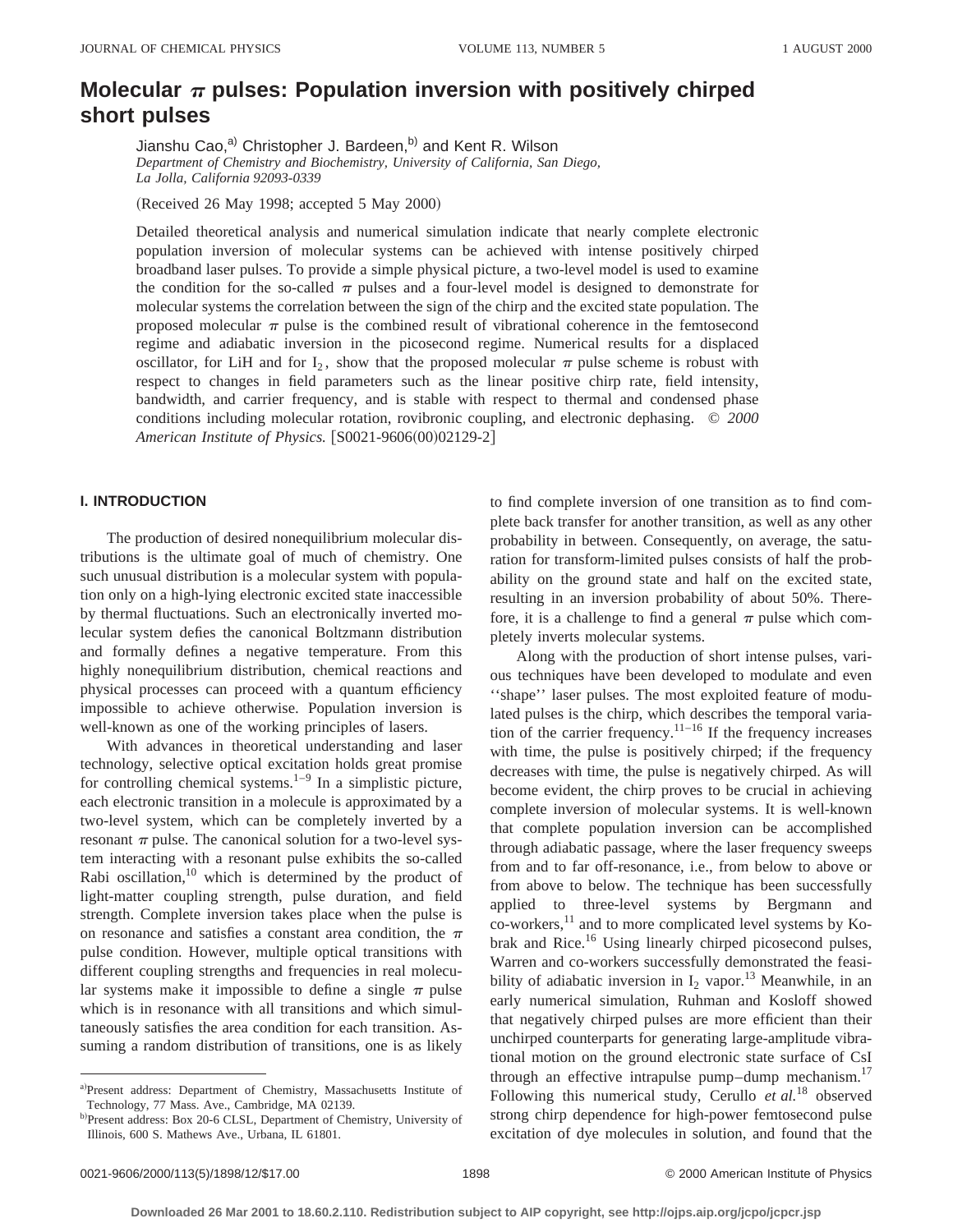intrapulse pump–dump process is enhanced by negatively chirped pulses and suppressed by positively chirped pulses. In a sense, this intrapulse pump–dump process corresponds exactly to population back transfer, the reverse process of population inversion. Thus, based on the above two studies, it is reasonable to consider the generality of population control using positively chirped intense laser pulses. In fact, based on the previous studies, we have recently proposed and demonstrated molecular  $\pi$  pulses for complete inversion of molecular systems.<sup>19,9</sup> However, many questions remain such as to what degree the molecular population is inverted, what factors determine the inversion probability, and how stable and robust is the inversion mechanism. In this paper, we analyze these problems in more depth.

Theoretical aspects of population inversion have been explored earlier along different lines.<sup>20–23</sup> Making use of displaced harmonic oscillator potentials, Somloi, Lorincz, and Rice $^{20,21}$  obtained the resonance condition for pulses much shorter than the time scale of vibrational motion and found that in this limit the displaced harmonic oscillator system responds to intense laser pulses as a two-level system. For relatively longer pulses, the concept of a  $\pi$  pulse is not well defined and optimal control theory becomes the method of choice for maximizing population inversion. The idea of designing an optimal laser field to drive a quantum system to a specific target has stirred a surge of theoretical and experimental interest. In practice, the laser fields thus obtained often contain complicated phase and amplitude structures which can only be produced with sophisticated pulse-shaping techniques. Though a powerful mathematical tool, optimal control theory does not necessarily provide a direct route to understanding the general principle of the underlying physics, which can often be interpreted with the help of simple arguments and pictures. In fact, as demonstrated in this paper and the previous theoretical paper, $19$  electronic population inversion turns out to be an advantageous case for which arguments derived from simple models prove to be sufficient and robust. For other more complicated processes, a general approach combining optimal control theory and a feedback mechanism may provide the ultimate solution.<sup>3,9</sup>

The present paper is organized as follows. In Sec. II A, a general resonant  $\pi$  pulse condition is derived by adopting the coordinate-dependent two-level approximation in the shortpulse limit. In Sec. II B, a novel four-level model is constructed to show that positively chirped pulses are the most efficient in population transfer. Then, the vibrational coherence induced by a femtosecond laser is explored in Sec. II C, which leads to the possibility of complete population inversion using intense positively chirped broadband pulses and the existence of the optimal intrapulse pump–dump process using negatively chirped pulses. Finally, in Sec. II D, conditions for adiabatic inversion are examined and a combination of the adiabatic and coherent effects in the picosecond regime is suggested. In Sec. III, numerical results for a displaced harmonic oscillator system and for LiH and  $I_2$  are presented, which not only verify the theoretical models presented in Sec. II, but also demonstrate the stability and reliability of complete inversion with positive chirp in many realistic scenarios. Further discussions in Sec. IV conclude the paper. In the Appendix, we present a simple algorithm to introduce electronic dephasing on the wave function level.

## **II. ANALYSIS OF MOLECULAR**  $\pi$  **PULSES**

We briefly review the general formalism of a molecular system interacting with a laser field through a dipole interaction. For simplicity, the molecular system consists of two electronic states,  $|g\rangle$  and  $|e\rangle$ , described by two diabatic nuclear Hamiltonians,  $H<sub>e</sub>$  for the ground state and  $(H<sub>e</sub>)$  $+\hbar \omega_{eg}$ ) for the excited state. The electric field is treated classically as  $\epsilon(t) = E(t) + E^*(t) = 2\Re E(t)$ , with R indicating the real part. Within the rotating wave approximation, the total Hamiltonian is given as

$$
\hat{H}(t) = \hat{H}_M + \hat{H}_{\text{int}},\tag{1}
$$

where the molecular term is  $\hat{H}_M = \hat{H}_g |g\rangle\langle g| + [\hat{H}_e + \omega_{eg}]$  $-\omega(t)$ ] $|e\rangle\langle e|$ , with  $\omega_{eg}$  being the transition frequency between the two states, and the interaction term is  $H_{int}$  $= -\mu E^*(t)|g\rangle\langle e| - \mu E(t)|e\rangle\langle g|$ , with  $\mu$  being the transition dipole moment.

To facilitate theoretical analysis, we define a Gaussian pulse as

$$
E(t) = E_0 \exp\left[-\frac{(t - t_0)^2}{2\tau^2} - i\omega_0(t - t_0) - ic\frac{(t - t_0)^2}{2}\right],
$$
\n(2)

where  $E_0$ ,  $\omega_0$ ,  $t_0$ ,  $\tau$ , and *c* are the amplitude, carrier frequency, temporal center, temporal width, and linear chirp rate, respectively, and where the complex conjugate part of the field is ignored under the rotating wave approximation. Taking the Fourier transformation of the field, we obtain the power spectrum as  $P(\omega) = |\tilde{E}(\omega)|^2 = |\tilde{E}_0|^2[-(\omega)]$  $(-\omega_0)^2/\Gamma^2$ , where the bandwidth is given as  $\Gamma^2 = c^2\tau^2$  $\frac{\omega_0}{1+\frac{1}{r^2}}$ , and  $\tilde{E}(\omega)$  is defined below. Here, by definition, the pulse duration is related to the full width half maximum of the temporal intensity profile by  $\Delta t$ <sub>FWHM</sub> =  $2\tau\sqrt{\ln 2}$ , and the bandwidth is related to the full width half maximum of the power spectrum by  $\Delta \omega_{\text{FWHM}} = 2\Gamma \sqrt{\ln 2}$ . The chirp describes the correlation between frequency and time, which cannot be deduced from the intensity versus time or the intensity versus frequency, i.e., the power spectrum. The Gaussian pulse in Eq.  $(2)$  can also be defined in the frequency domain as

$$
\widetilde{E}(\omega) = \widetilde{E}_0 \exp\bigg[-\frac{(\omega - w_0)^2}{2\Gamma^2} - ic'\frac{(\omega - w_0)^2}{2}\bigg],\tag{3}
$$

where  $c^{\prime}$  is the linear chirp rate in the frequency domain. Fourier transforming the field back to the time domain, we have the temporal profile of the intensity  $P(t) = |E_0|^2$  $\exp[-(t-t_0)^2/\tau^2]$ , where the pulse duration is given as  $\tau^2$  $=1/\Gamma^2 + c'^2 \Gamma^2$ . In addition, two identities can be established between the time domain and frequency domain parameters:  $\Gamma^2 c' = \tau^2 c$  and  $\Gamma |\tilde{E}_0|^2 = 2 \pi \tau |E_0|^2$ . For the theoretical analysis of intense short pulses, the time domain representation is more convenient, as the so-called Rabi oscillation is observed in real time. However, in a realistic experimental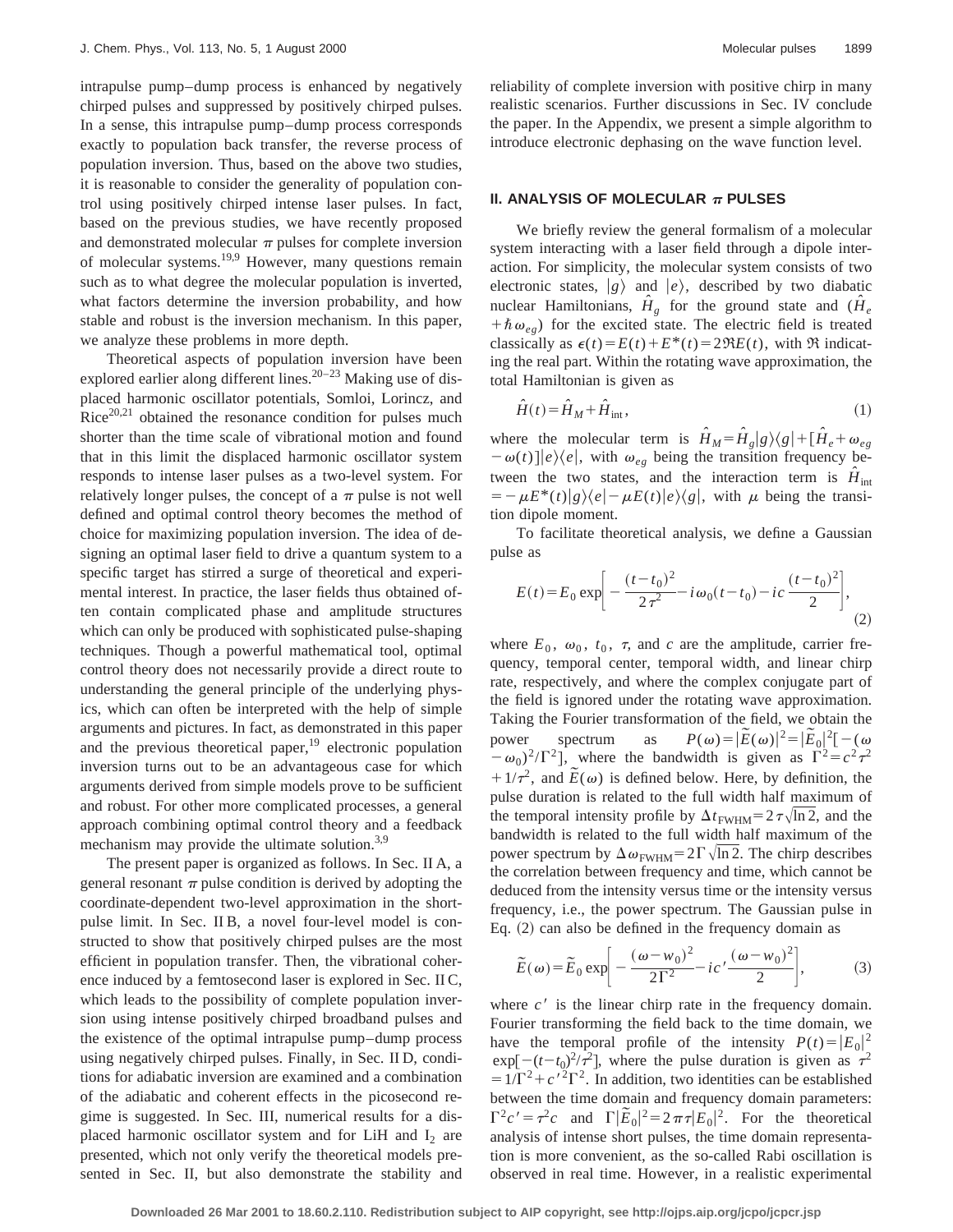situation, the chirp is usually adjusted for a fixed spectrum, and thereby the frequency domain representation is often more relevant.

In addition to the Gaussian pulse, another useful functional form is the square pulse, for which the phase and amplitude in Eq.  $(1)$  are defined as

$$
\omega(t) = \omega_0 + c(t - \tau/2) \tag{4}
$$

and

$$
A(t) = E_0[\theta(t) - \theta(t - \tau)],\tag{5}
$$

where  $\theta(t)$  is the step function. The square functional form introduces a sharp rise and fall at  $t=0$  and  $t=\tau$ , which can be smoothed out by adding softer boundary conditions. Though in reality laser pulses are neither Gaussian nor square, the set of electric field parameters introduced above characterizes the basic features of laser fields, and thus the conclusions presented below are valid in general.

The population inversion problem is described as the following: After the excitation by an electric field fulfilling the  $\pi$  pulse conditions, the population of a molecular system initially on the ground electronic state can be completely transferred to the excited electronic state. The question we will address is what general laser pulse characteristics can lead to optimal population inversion regardless of the details of the potential energy surfaces or the initial molecular configuration.19 In particular, effects due to linear chirp are examined in detail.

#### **A. Impulsive excitation: Two-level model**

Atoms and molecular systems with frozen nuclear configurations can be effectively modeled as a two-level system  $(TLS)$ .<sup>24,15</sup> For simplicity, consider a two-level atom coupled to a transform limited square pulse as defined in Eqs.  $(4)$  and  $(5)$  with  $c=0$ . Then, the inversion probability, namely the excited state population, can be expressed in a closed form as

$$
P_e = \frac{\Omega_0^2}{\Omega^2} \sin^2[\Omega \tau],\tag{6}
$$

where  $\Omega_0$  is the resonant Rabi frequency,  $\Omega_0 = \mu E_0 / \hbar$ , and  $\Omega$  is the off-resonant Rabi frequency  $\Omega^2 = \Omega_0^2 + (\omega_0)$  $(-\omega_{\rho\rho})^2$ . It then follows that the maximum population transfer can be achieved under the constant area condition for a  $\pi$ pulse,  $\Omega \tau = \pi/2$ . When on resonance, a  $\pi$  pulse inverts all the population from the ground state to the excited state.

For a molecular system, the two atomic levels in the two-level model become two multidimensional electronic potential energy surfaces as described by Eq.  $(1)$ . Consequently, there exists a large number of transitions between the two electronic manifolds, and a vibronic state on one electronic surface can be coupled to more than one vibronic state on the other surface. As a result, one cannot define a simple  $\pi$  pulse condition which is universally satisfied by all pairs of transitions in a molecular system and, therefore, cannot achieve population inversion based on the simple argument developed for two-level systems.

Nevertheless, if the pulse duration is sufficiently shorter than the characteristic vibrational period on the electronic surfaces, the nuclear motion of a molecular system can be considered frozen during the process. This approach ignores the kinetic energy operator in Eq.  $(1)$  and leads to a coordinate-dependent two-level model. Recently, we examined the validity of the assumption and subsequently extended the model to a nonstationary wave packet in pump– probe and multiphoton experiments.<sup>15,25</sup> By virtue of this approximation, the excited population can be written as

$$
P_e = \left\langle \frac{\Omega_0^2}{\Omega^2(x)} \sin^2[\Omega(x)\tau] \right\rangle_g, \tag{7}
$$

where  $\langle \cdots \rangle_g$  denotes an average over the ground-state distribution  $\rho_g(x)$  and  $\Omega(x)$  denotes the coordinate-dependent Rabi frequency defined as  $\Omega^2(x) = \Omega_0^2 + [\omega_0 - \omega_{eg}(x)]^2$ , with the vertical transition frequency  $\omega(x) = \omega_{eg} + [V_e(x)]$  $-V_\varphi(x)/\hbar$ . The time-dependent factor in the integrand of Eq.  $(7)$  can be expanded as

$$
\sin^2[\Omega(x)\tau] = \sin^2(\Omega_0\tau) + \sin(2\Omega_0\tau)[\Omega(x) - \Omega_0]\tau + \cdots,
$$
\n(8)

which converges if

$$
\langle [\Omega(x) - \Omega_0] \rangle_g \tau \le 1,\tag{9}
$$

indicating an upper bound for the pulse duration. The leading term in Eq. (9) is  $\langle \omega_{eg}^2(x) \rangle_g = \Omega_0^2$ , which leads to the resonance condition for the molecular system, i.e.,

$$
\omega_0 = \omega_{eg} + \frac{V_e(x_0) - V_e(x_0)}{\hbar},\tag{10}
$$

where the ground-state distribution is assumed to peak at  $x_0$ . As expected, the resonant frequency is exactly the vertical transition frequency in the Franck–Condon regime. Then, a short intense  $\pi$  pulse which satisfies

$$
\Omega_0 \tau = \frac{\pi}{2} \tag{11}
$$

can invert most of the ground-state population, implying a  $\pi$ pulse behavior for the molecular system in the short-time regime.<sup>20,21</sup>

In addition to the short pulse and resonance conditions, the high intensity of a  $\pi$  pulse is necessary to reduce the coordinate dependence in the time series of Eq.  $(8)$  and to maximize the prefactor  $\Omega_0 / \Omega(x)$  in Eq. (7), thus increasing the overall efficiency of population inversion. Since a  $\pi$ pulse is constrained by the area relation in Eq.  $(10)$ , the short pulse duration and high field strength constitute a pair of consistent and correlated conditions for inverting molecular systems. To estimate the pulse duration, or equivalently the field strength, we expand the right-hand side of Eq.  $(9)$  and obtain the leading order correction to a  $\pi$  pulse as

$$
\Gamma_a^2 \tau \le \Omega_0,\tag{12}
$$

where the resonant condition in Eq.  $(10)$  is applied. Here,  $\Gamma_a$ is roughly the bandwidth of the absorption spectrum, explicitly expressed as  $\Gamma_a^2 = \langle [\omega_{eg}(x_0) - \omega_{eg}(x)]^2 \rangle_g$ , which is generally temperature dependent. Further, by use of the area relation in Eq. (11) for a  $\pi$  pulse and  $\Gamma = 1/\tau$  for a transformlimited pulse, Eq.  $(12)$  is simplified to

$$
\Gamma \geq \Gamma_a,\tag{13}
$$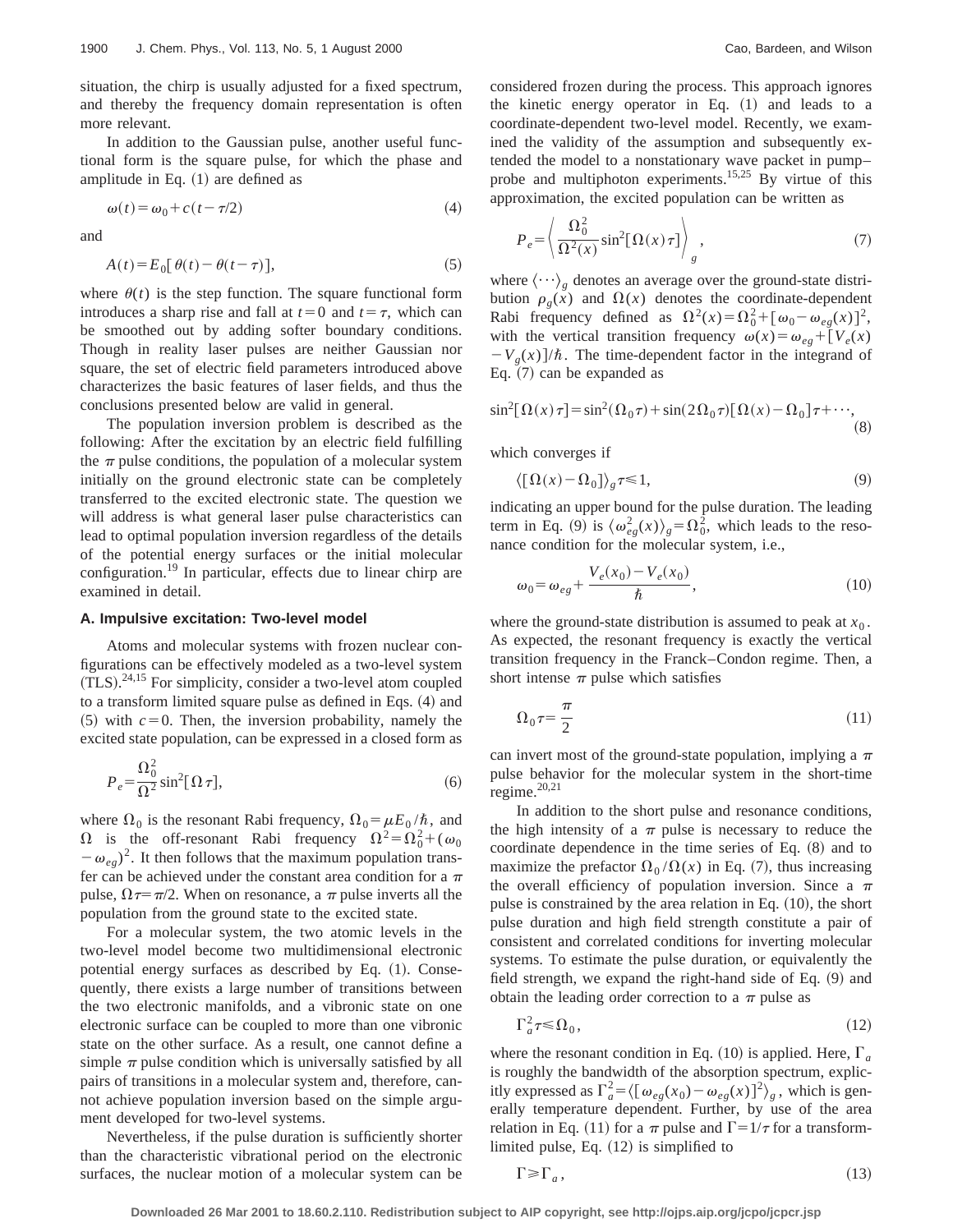

FIG. 1. Illustration of the four-level model discussed in Sec. II B. There are two vibronic levels on each of the ground and excited electronic states. Under the assumption that the energy gaps on the ground and excited surfaces are the same, there are three distinct transition frequencies  $\omega_{-}$ ,  $\omega_0$ , and  $\omega_+$ . The electric field is represented by a square pulse divided equally into three segments with the carrier frequencies assigned to each segment according to the chirp.

implying a broad bandwidth comparable to the absorption spectrum. Based on this relationship, for a typical  $\pi$  pulse to invert molecular systems, the bandwidth is hundreds of wave numbers, the duration is a few femtoseconds, and the intensity is  $10^{13} - 10^{15}$  W/cm<sup>2</sup>. In this intensity range, the deviation from the two-electron-state model may become observable and hence population inversion may be complicated by other competitive processes such as multiphoton excitation and ionization, which are not desirable for population inversion.

As will be verified later on, we argue that the prerequisite for population inversion is the bandwidth requirement in Eq.  $(13)$  rather than the area relation in Eq.  $(11)$ , which is valid only for short transform-limited pulses. Consequently, one way to avoid the relatively high intensity is to stretch the pulse duration by chirping, which according to the relations for the Gaussian pulses significantly reduces the field strength by increasing the pulse duration but still maintains the same power spectrum required by Eq.  $(13)$ . In fact, by incorporating linear chirp, one introduces some exciting new physics unexpected from transform-limited pulses, which will be demonstrated in the following sections.

# **B. Coherent effect: Four-level model**

The difficulty associated with two-level models for the optical excitation of a molecular system by a non-transformlimited pulse is twofold. First, there are no closed-form solutions for the two-level model in the presence of linear chirp. Second, the frozen wave packet approximation discussed earlier does not describe the coherent effect induced by the chirp of an optical pulse.

In order to understand the essence of the physics in a simple manner, we construct a novel model consisting of a four-level molecule interacting with a three-segment square pulse. Two vibronic eigenstates,  $|1\rangle$  and  $|2\rangle$ , on the ground electronic surface, and similarly two vibronic eigenstates,  $|3\rangle$ and  $|4\rangle$ , on the excited electronic surface, are included to describe the molecular system. Thus, there are three resonant frequencies (see Fig. 1):  $\omega$  for the transition between  $|2\rangle$ and  $|3\rangle$ ;  $\omega_+$  for the transition between  $|1\rangle$  and  $|4\rangle$ ; and  $\omega_0$  for the transitions between  $|1\rangle$  and  $|3\rangle$  and between  $|2\rangle$  and  $|4\rangle$ , assuming the energy gaps on the ground and excited electronic surfaces are the same. To represent a chirp, we divide a square pulse of duration  $3\tau$  equally into three segments, each of duration  $\tau$  but with a different carrier frequency. For positive chirp, the sequence of the three segments is  $\{\omega_-, \omega_0, \omega_+\}$ ; for zero chirp, the sequence is  $\{\omega_0, \omega_0, \omega_0\}$ ; for negative chirp, the sequence is  $\{\omega_+,\omega_0,\omega_-\}$ . To simplify the analysis, we assume that the system is initially populated on the  $|1\rangle$  state. Then, depending on the sign of the chirp, the three-segment pulse will be in resonance with various transitions in a specific order, shown schematically in Fig. 1. The sequence and order clearly demonstrate the coherent interplay between the phase coherence of light fields and molecular dynamics.

A general four-level system is a formidable problem to solve analytically. Fortunately, for the particular model described above, each segment of the pulse is resonant with one pair or two distinct pairs of transitions, so that the fourlevel problem can be decomposed into a sequence of twolevel transitions if we ignore the contribution from offresonant transitions. The wave function on the four levels can be followed by applying two-level propagation three times for each pulse section. Consequently, the excited state population can be evaluated, giving for a positive chirp

$$
P_{+} = \sin^{2}(\phi) + \cos^{2}(\phi)\sin^{2}(\phi), \qquad (14)
$$

for the zero chirp

$$
P_0 = \sin^2(3\,\phi),\tag{15}
$$

and for a negative chirp

$$
P_{-} = \sin^{2}(\phi)\cos^{2}(\phi) + \sin^{2}(\phi)\cos^{2}(2\phi),
$$
 (16)

with  $\phi = \tau \Omega_0$ . Evidently, for any pulse duration, a positive chirp can always invert more population than a negative chirp. Averaging over a broad distribution of Rabi frequencies in a realistic molecular system, we obtain

$$
P_{+}:P_{0}:P_{-}=\frac{5}{8}:\frac{4}{8}:\frac{3}{8},\tag{17}
$$

which clearly favors using an optical pulse of a positive chirp for population inversion. This conclusion remains the same when the energy gaps on the ground and excited states are different.

Though based on an oversimplified model of a molecular system interacting with a chirped optical pulse, the conclusion thus drawn has general implications: As long as the eigenenergy spectrum is bounded from below and the initial configuration assumes a normal distribution on the ground electronic surface, a positive-chirp pulse is more efficient for population inversion than a transform-limited or negativechirp pulse.

# **C. Femtosecond pulses: Wave packet picture**

Though the four-level model is valid qualitatively, the large number of vibronic eigenstates in realistic molecular systems makes it impractical to analyze such systems quantitatively from the eigenstate picture. Because a subpicosecond laser pulse induces a vibrational wave packet as a result of the coherent superposition of vibrational eigenstates, a classical-like wave packet picture is more convenient for describing molecular chirp effects. As illustrated in Fig. 2, a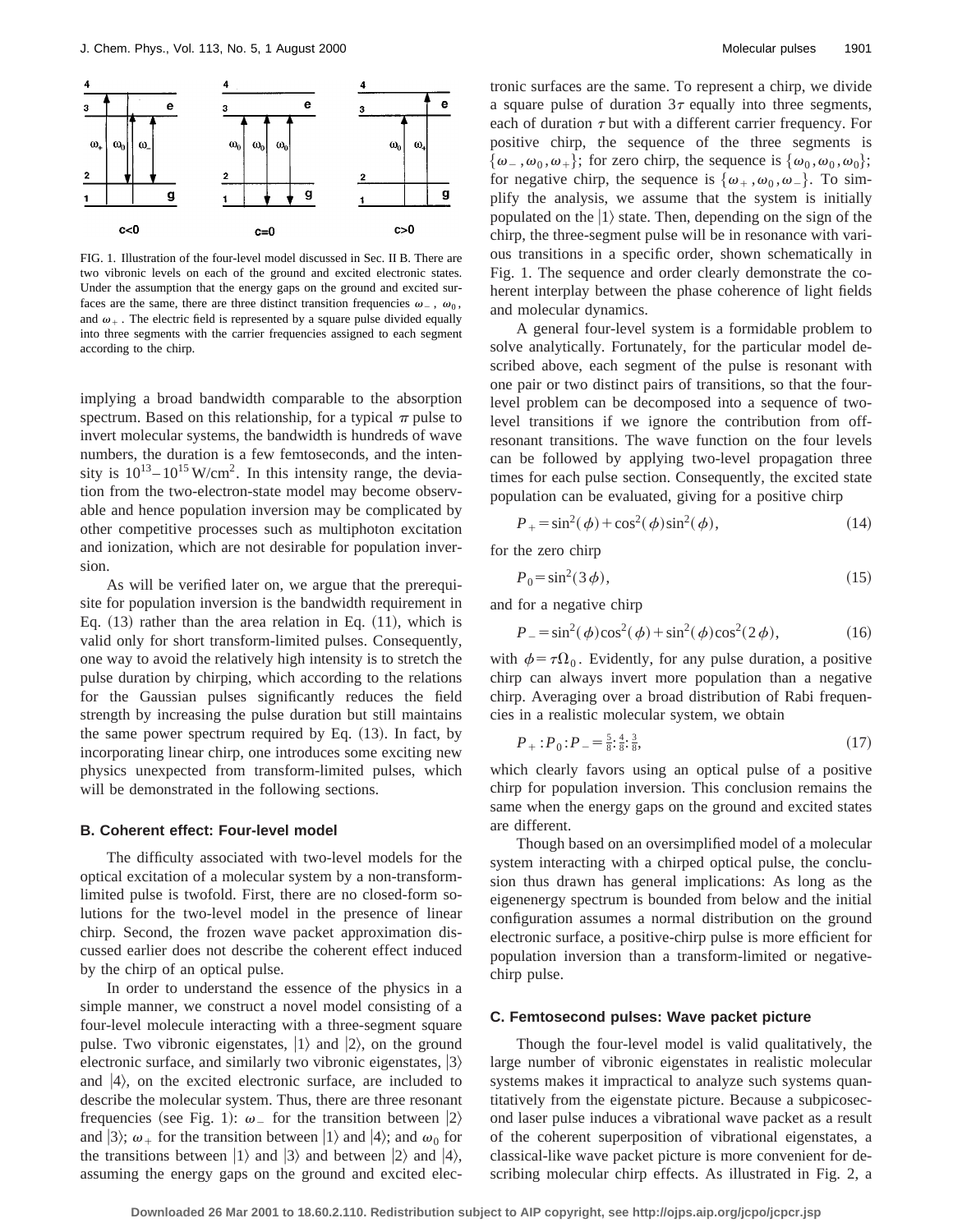

FIG. 2. Illustration of wave packet motion induced by a femtosecond pulse and its coupling to the chirped laser field. Optimal electronic state inversion occurs when the instantaneous peak photon energy is increasing with time (positive chirp,  $c' > 0$ ) while the resonant frequency  $(V_e - V_g)/\hbar$  for the molecular wave packet is decreasing. The inset is a schematic positively chirped electric field.

short pulse couples to the part of the wave function located in a window where the vertical transition is resonant with the instantaneous frequency composition of the pulse. Since the ground-state distribution is in thermal equilibrium, the Franck–Condon region is relatively flat on the ground surface and steep on the excited surface. Thus, a positive chirp can always be in resonance with a wave packet moving upward on the excited surface and a negative chirp is resonant with a wave packet moving downward. Meanwhile, because of the nonstationary nature of the excited-state wave function, the initially excited wave packet gains momentum and accelerates downward. Consequently, by the time the Rabi oscillation starts to recycle the excited population back to the ground surface, a short laser pulse of sufficiently large positive chirp has become off-resonant with the moving wave packet. On the contrary, a negative chirp can follow the motion of the wave packet and hence recycle the excited electronic population back to the ground electronic state. Therefore, a positive chirp exploits the first phase of the Rabi oscillation to invert the population but avoids the second phase when the population is back transferred. Consequently, as the pulse duration increases, the excited-state population reaches a plateau instead of exhibiting a Rabi oscillation. It then follows from Eq.  $(13)$  that complete inversion requires a broad spectrum with sufficient intensity.

As indicated earlier, a negative chirp is effective in transferring the excited wave function back to the ground state, thus inducing wave packet motion in the initially stationary ground-state distribution. Here, we present a simple analysis to reveal the existence of an optimal linear chirp rate for transferring population back to the ground surface. For a short period of time *t*, the excited wave packet has moved to a distance of  $\delta x \propto t^2 f/m$ , with *f* the force and *m* the mass. During the same period, the central frequency has shifted  $\delta\omega = ct$  which, by virtue of the coordinate-dependent twolevel approximation, is proportional to the displacement of the wave function coupled to the pulse. The optimal chirp rate which follows the motion of the wave packet can be determined by  $\delta \omega = -f \delta x / \hbar$ , equivalently  $c_{opt} \propto$  $-f^2t/(m\hbar)$ . Because back transfer becomes significant as the excitation process reaches maximum, a reasonable choice

for *t* is taken from the  $\pi$  pulse condition in Eq. (11), which then leads to an estimate for the optimal linear chirp rate

$$
c_{\text{opt}} \propto -\frac{f^2}{mE_0}.\tag{18}
$$

Though the situation is more complicated in reality, the above analysis provides a simple physical picture for the optimal negative chirp. In fact, the search for the optimal chirp can be posed as a strong field optimization problem and Eq.  $(18)$  can be verified numerically.

We can summarize pictorially, by thinking of how the color dynamics (how different colors follow one another in time) of the driving light pulse match or fail to match the color dynamics of the frequency receptivity of the driven molecular system. If they move in step, as with a negative chirp, we can pump up to the excited state and back down to the ground state. If they are out of step, as with a negative chirp, we can pump up, but not back down.

# **D. Picosecond pulses: Adiabatic inversion by frequency sweeping**

In the above discussion, we have left out another important chirp effect: adiabatic population inversion, which becomes substantial in the picosecond time domain. An adiabatic process, by definition, involves a dynamical variable which changes sufficiently slowly compared to other time scales so that the system evolves according to an effective Hamiltonian in which the slowly varying variable is treated as a time-dependent parameter rather than as a dynamical variable. As an example, if the chirp-induced sweep is slow in comparison with the Rabi oscillation, the instantaneous frequency  $\omega(t)$  can be considered as an adiabatic variable. Consequently, if the frequency sweep is far off resonance from one limit to the other, the adiabatic passage can switch the electronic states, giving rise to complete population inversion.

To be specific, consider a two-level atom coupled to a chirped square pulse, which under the rotating wave approximation can be described by Eqs.  $(1)$ ,  $(4)$ , and  $(5)$  with constant Hamiltonians  $\hat{H}_e$  and  $\hat{H}_g$  and with the Rabi frequency  $\Omega_0 = E\mu/\hbar$ . If the initial optical frequency is far below resonance, i.e.,  $\omega_{eg} - \omega(0) \ge \Omega_0$ , the initial adiabatic states of the interaction Hamiltonian in Eq. (1) are  $\{ |e\rangle, |g\rangle \}$  in the order of descending eigenvalues. Likewise, if the final optical frequency is far below resonance, i.e.,  $\omega(\tau) - \omega_{ee} \gg \Omega_0$ , the final adiabatic states of the interaction Hamiltonian in Eq.  $(1)$  are  $\{ |g\rangle, |e\rangle \}$  in the order of descending eigenvalues. For the linear chirp defined by Eq.  $(4)$ , the far-off resonance condition can be expressed as

$$
c\,\tau \geq \Omega_0. \tag{19}
$$

Note that, under this condition, the initial and final adiabatic states are the same as the electronic eigenstates but their orders are exchanged. To lock the eigenstates adiabatically, the change in the adiabatic eigenstates due to the frequency sweeping is smaller than the Rabi oscillation, i.e., *c*  $<\Omega^2/\Omega_0$ , which imposes an upper bound for the linear chirp rate,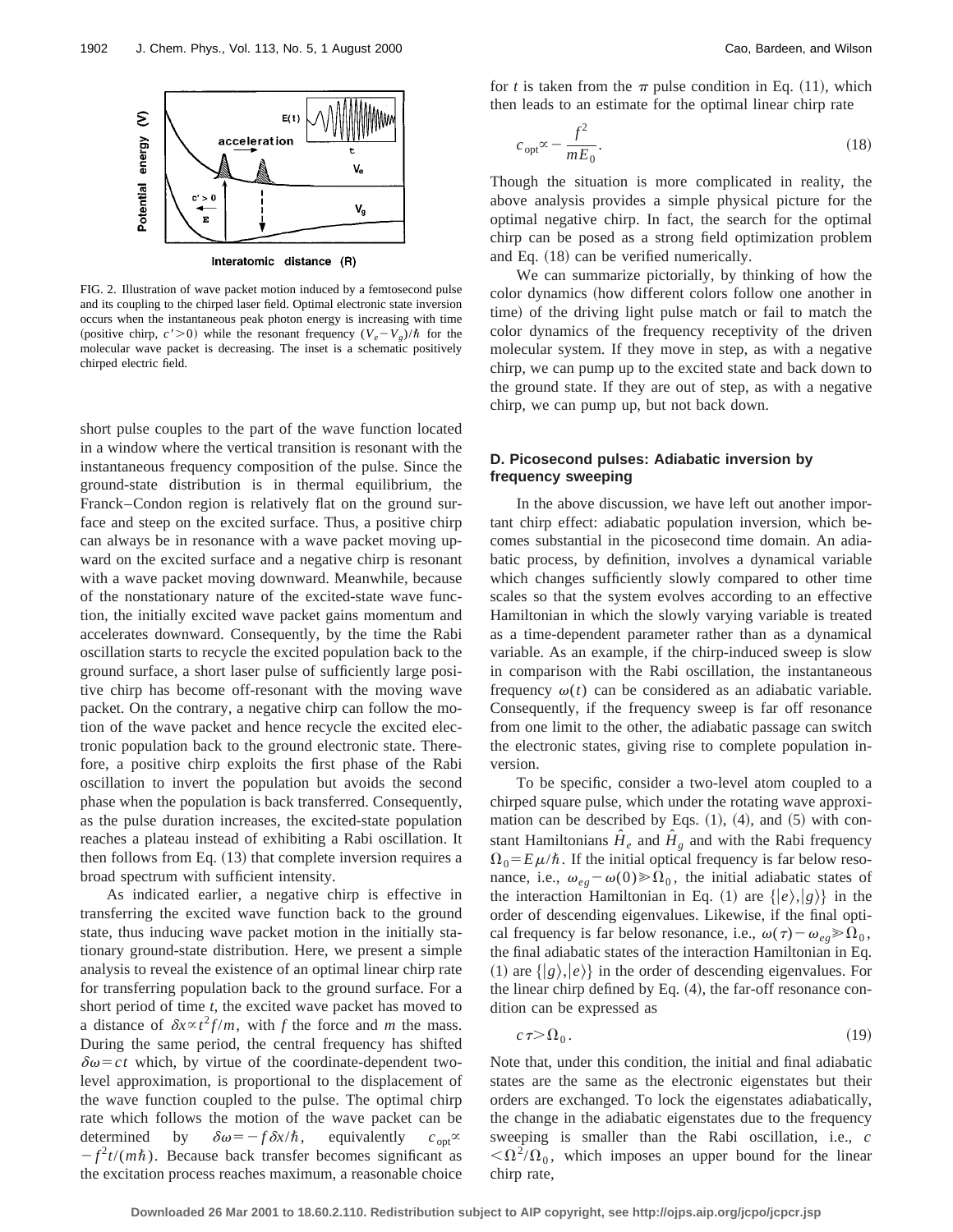$$
\Omega_0^2 > c. \tag{20}
$$

Then, adopting the adiabatic approximation and treating  $\omega(t)$  as a parameter, the ground eigenstate can be adiabatically switched to the excited eigenstate and vice versa. Consequently, the population on the ground electronic state is completely transferred to the excited electronic state. The equalities in Eqs.  $(19)$  and  $(20)$  can be combined to give  $\Omega_{0}$  /  $\tau$   $\lt$   $c$   $\lt$   $\Omega_{0}^{2}$ , or

$$
\Omega_0 \tau > 1,\tag{21}
$$

which is related to the  $\pi$  pulse condition in Eq. (11). Because of the symmetry between the ground and excited states for a two-level atom, adiabatic inversion is independent of the sign of the chirp. For comparison, the coherent effect depends crucially on the sign of chirp, as previously demonstrated. Therefore, in principle, the two effects can be distinguished by changing the sign of chirp.

As pointed out earlier, a two-electronic-state molecule corresponds to a coupled multilevel system instead of a set of independent two-level systems. As a result, frequency sweeping can invert the population but can subsequently transfer the population back to the ground state through another transition. To invert population effectively, a large frequency sweep is required to satisfy the far-off-resonance condition to ensure adiabatic inversion, but at the same time a narrow spectral width is preferred to prevent back transfer. Therefore, the choice of the central frequency and the frequency sweep range becomes a subtle system-dependent issue in adiabatic inversion, as discussed by Warren and co-workers.13

From a different point of view, a two-electronic-state system can be treated as a generalized two-level problem with molecular Hamiltonians  $H_e$  and  $H_g$  as in Eq. (1). Following this line, we argue that if the energy gap between the vibronic eigenstates is considerably smaller than the electronic transition frequencies, and if the frequency sweeps from far below the lowest possible electronic transition to far above the highest possible electronic transition, the adiabatic eigenstates of the initial and final interaction Hamiltonian of Eq.  $(1)$  coincide with the molecular eigenstates and the inversion will be complete. In other words, if the electronic energy gap and the off-resonant sweep are large, the twoelectronic-state molecule system becomes equivalent to an effective two-level atom. However, in theory, such a sweep is impossible because the vibronic transition frequency is not bounded from above. In practice, this implies that complete inversion requires a frequency sweep, typically on the order of the absorption spectral width, as indicated in Eq.  $(13)$ . A more practical approach is to use positively chirped pulses in the intermediate regime from a few hundred femtoseconds to a few picoseconds, thus combining the advantages of adiabatic and coherent inversion. In this regime, positively chirped pulses remain the most favorable, whereas negatively chirped pulses become more effective than transformlimited pulses.

#### **III. RESULTS**

The theoretical analysis presented in the last section has clearly demonstrated the possibility of inverting molecular systems with positively chirped broadband laser pulses. Though simple analytical models such as the coordinatedependent two-level approximation and the four-level molecule model reveal the underlying physics of population inversion, molecular systems in reality are complicated by numerous effects, including rovibronic coupling, selection rules for rotational levels, thermal population distribution, and electronic dephasing, and thereby can be fully investigated only through detailed numerical calculations. In addition, the calculated population inversion probability can be directly compared to experimental measurements, thus providing the ultimate test for our predictions based on simplified models. In the following, we present several example numerical results of strong-field nonperturbative quantum mechanics to confirm the molecular  $\pi$  pulse prediction.

#### **A. Displaced harmonic oscillators**

As the first example, the ground and excited electronic potentials are displaced harmonic oscillators described as  $V_e(x) = m\omega^2 x^2/2$  and  $V_e(x) = m\omega^2(x-d)^2/2$ , where  $\omega$ , *m*, *d* are the frequency, mass, and displacement of the oscillators, respectively. For this model Hamiltonian, we assign dimensionless values for all parameters:  $m=1, \hbar=1, \mu=1, \omega=1,$ and  $d=2$ . Gaussian pulses as defined in Eqs.  $(2)$  and  $(3)$  are used with dimensionless units. To ensure accuracy, the wave function is represented on a fine spatial grid of 256 with cutoffs at  $|x|_{\text{max}}=6$  and is propagated via the fast Fourier transform at a time step of 0.02. The most important simplification involved in this model system is the assumption of harmonicity for the nuclear degree of freedom. Because the previous analysis does not invoke the harmonicity assumption, we do not expect anharmonicity to play a significant role in population inversion and therefore the results obtained from this model are generally applicable to anharmonic potential surfaces. In fact, exactly the same model has been used in two earlier studies of population inversion.<sup>20,21</sup> The results presented below represent an extensive investigation of this model and firmly establish the critical role of the chirp in population inversion.

Based on the analysis presented in the last section, the carrier frequency of laser pulses is set at  $\omega_0 = 2$  according to the resonance condition in Eq. (10), and a bandwidth of  $\Gamma$ =3 is set to match the absorption spectrum. Since most experimental measurements are recorded for a given pulse spectral shape, it is reasonable to evaluate the population inversion probability as a function of linear frequency chirp rate *c'* and frequency domain field strength  $\tilde{E}_0$  of the Gaussian pulse defined by Eq.  $(3)$ . The inversion probability is the probability for the initially ground electronic state system to be on the excited electronic state after the pulse. The numerical results thus obtained are shown as a two-dimensional contour plot in Fig. 3. In the left end of the plot where the field is weak, straight vertical contour lines indicates chirp independence in the weak-response limit. As the field strength increases, the straight contour lines are deformed into differ-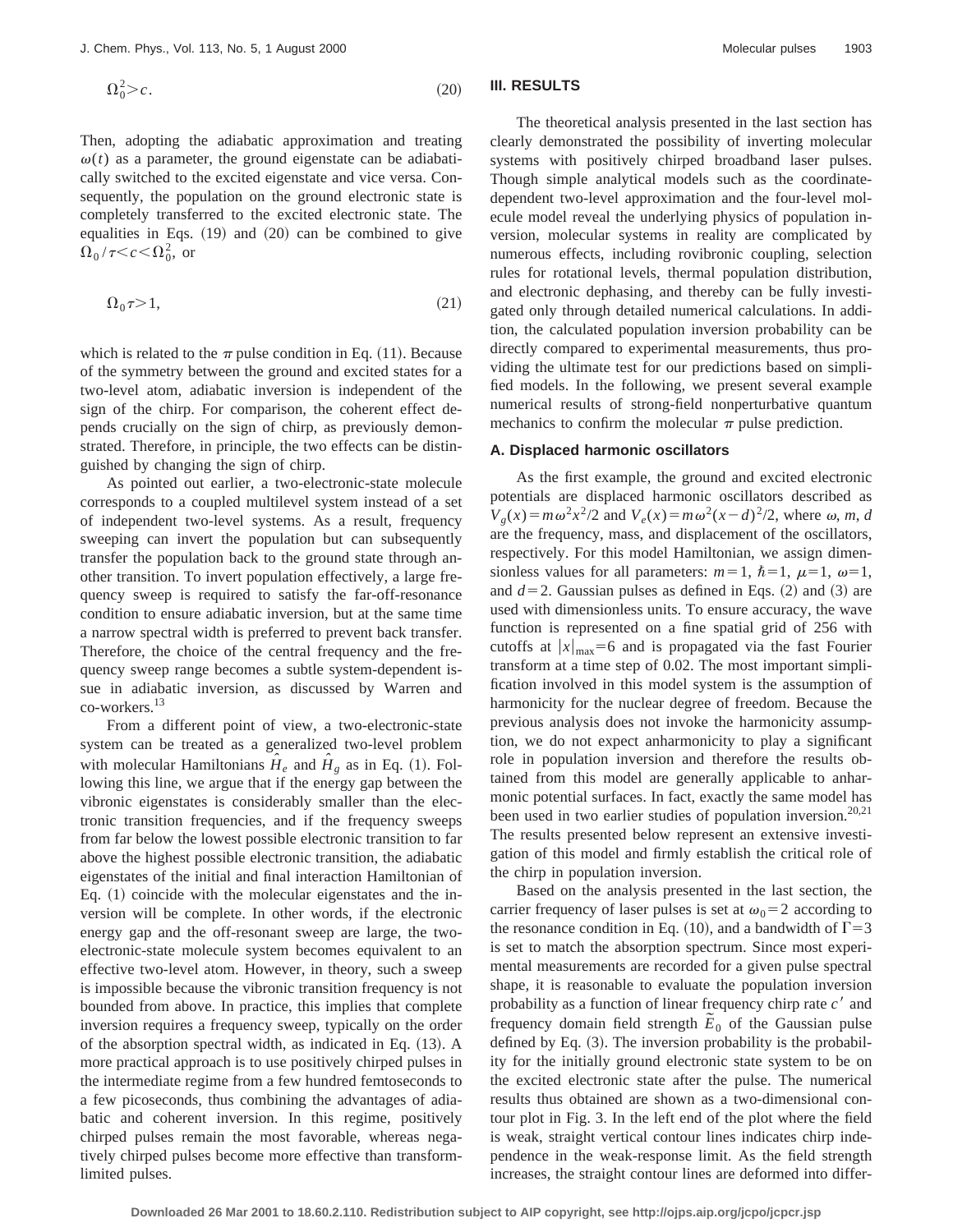

FIG. 3. Contour plot of inversion probability of the displaced harmonic oscillator defined in the text, as a function of linear frequency chirp rate and frequency domain peak electric field strength for a fixed bandwidth of  $\Gamma$ =3.

ent geometries. The rectangular domain in the upper part of the plot provides solid evidence of complete population inversion with positively chirped laser pulses and of the robustness of the solution with respect to a range of values of positive chirp and electric field strength. The two contour curves corresponding to 0.9 and 0.99 inversion probabilities strongly indicate that complete population inversion is universally accomplished once the field strength and positive chirp rate reach their critical values. Along the zero-chirp domain, three equally spaced valleys clearly show the wellknown Rabi-oscillation behavior for transform-limited laser fields. The small islands in the lower part of the contour are the analog of the Rabi oscillation for negatively chirped pulses. The average inversion probability in this domain is below one half. The prominent peak of the curve along the field strength of about  $\tilde{E}_0 = 1.0$  is the indication of the optimal intrapulse pump–dump process described approximately by Eq.  $(18)$ , which induces maximum wave packet motion in the ground electronic state.

Next, we shall study the effect on population inversion of off-resonant detuning of the laser pulse. In Fig. 4, the



FIG. 4. Plot of the inversion probability of the displaced harmonic oscillator, defined in the text, as a function of central carrier frequency for *E*  $=1.0, \tau=2, \text{ and } c=\pm1.0.$ 

inversion probability is plotted versus central frequency for a Gaussian pulse of  $E_0 = 1.0$ ,  $c = \pm 1.0$ , and  $\tau = 2.0$ . The carrier frequency is varied over roughly the bandwidth of the transition frequencies. Clearly, the large inversion probability of positively chirped pulses shows little response to the variation of the central frequency, whereas the negative chirped pulses appear to be more sensitive.

#### **B. LiH**

In this subsection, we study the  $X(\Sigma^+) \rightarrow A(\Sigma^+)$  transition of LiH. The relatively light LiH system has appreciable quantum effects in nuclear motion and only a small number of rotational levels are thermally occupied with negligible population on the vibrational excited states at or below room temperature. We use *ab initio* data for the *X* and *A* potential energy surfaces and the transition dipole moment coupling them.<sup>26</sup> The LiH wave function is expanded as  $\sum_{JM} R_J Y_{JM}$ , where the  $Y_{JM}$  are spherical harmonics and the  $R_J$  are the associated radial parts. Since each electronic transition changes from *J* to  $J \pm 1$ , the final range of the angular momentum distribution resulting form an initially pure  $J_0$  state measures the degree of electronic excitation. In the simulation, *J* is truncated from  $J_0$  – 10 to  $J_0$  + 10 with  $J_0$  being the initial *J* number. If *J* is smaller than 10, the range is adjusted to  $J=0$  to  $J=21$  so that the total number of the *J* states is always 21. The radial part of the wave function  $R<sub>J</sub>$  is represented on a spatial grid of 256 points evenly spaced from 1.5 to 15.0 atomic units. Rotational effects including the rovibronic coupling are taken into full consideration and are treated exactly by nonperturbative quantum mechanics. A time step of 0.1 fs is used to propagate the wave function, through the fast Fourier transformation method.

Here again, the laser field is described by the Gaussian form of Eq.  $(2)$  or equivalently Eq.  $(3)$ . The central frequency  $\omega_0$  is fixed at  $\omega_0 = 29.027$  cm<sup>-1</sup> according to the resonance condition in Eq. (10). A transform-limited pulse of 10 fs defines a bandwidth of 500  $\text{cm}^{-1}$ , which is on the order of the absorption bandwidth as required by Eq.  $(13)$ . By chirping the pulse, we can stretch the pulse duration and consequently reduce the peak intensity. To match the experimental conditions, *c'* is varied for a fixed power spectrum. For the given bandwidth  $\Gamma$ , by chirping the pulse, we increase the pulse duration according to  $\tau^2 = 1/\Gamma^2 + \Gamma^2 c'^2$ , change the temporal linear chirp rate by  $c = c' \Gamma^2 / \tau^2$ , and decrease the peak intensity, because the integrated intensity  $I_0 = \tau E_0^2$  is a conserved quantity. For example, when *c'*  $= \pm 0.4$  fs/cm<sup>-1</sup>,<sup>27</sup> the  $\tau$ =10 fs transform-limited pulse is stretched to a chirped  $\tau=200$  fs pulse and accordingly the peak intensity is reduced by a factor of 20. In Fig. 5, the pulse duration  $\tau$  (fs) and intensity  $E_0^2$  (W/cm<sup>-2</sup>) are plotted as functions of linear frequency chirp rate  $c'$ , assuming a peak intensity of about  $10^{12}$  W/cm<sup>-2</sup> for the 10 fs pulse.

The resulting inversion probability for LiH molecules is plotted in Fig. 6 as a function of  $c<sup>7</sup>$  for two values of peak intensity,  $1 \times 10^{11}$  W/cm<sup>-2</sup> and  $5 \times 10^{11}$  W/cm<sup>-2</sup>, respectively. For simplicity, the initial state is assumed to be the ground vibrational, rotational, and electronic state, that is,  $\nu=M=J=0$ . As will be seen later on, the results remain

**Downloaded 26 Mar 2001 to 18.60.2.110. Redistribution subject to AIP copyright, see http://ojps.aip.org/jcpo/jcpcr.jsp**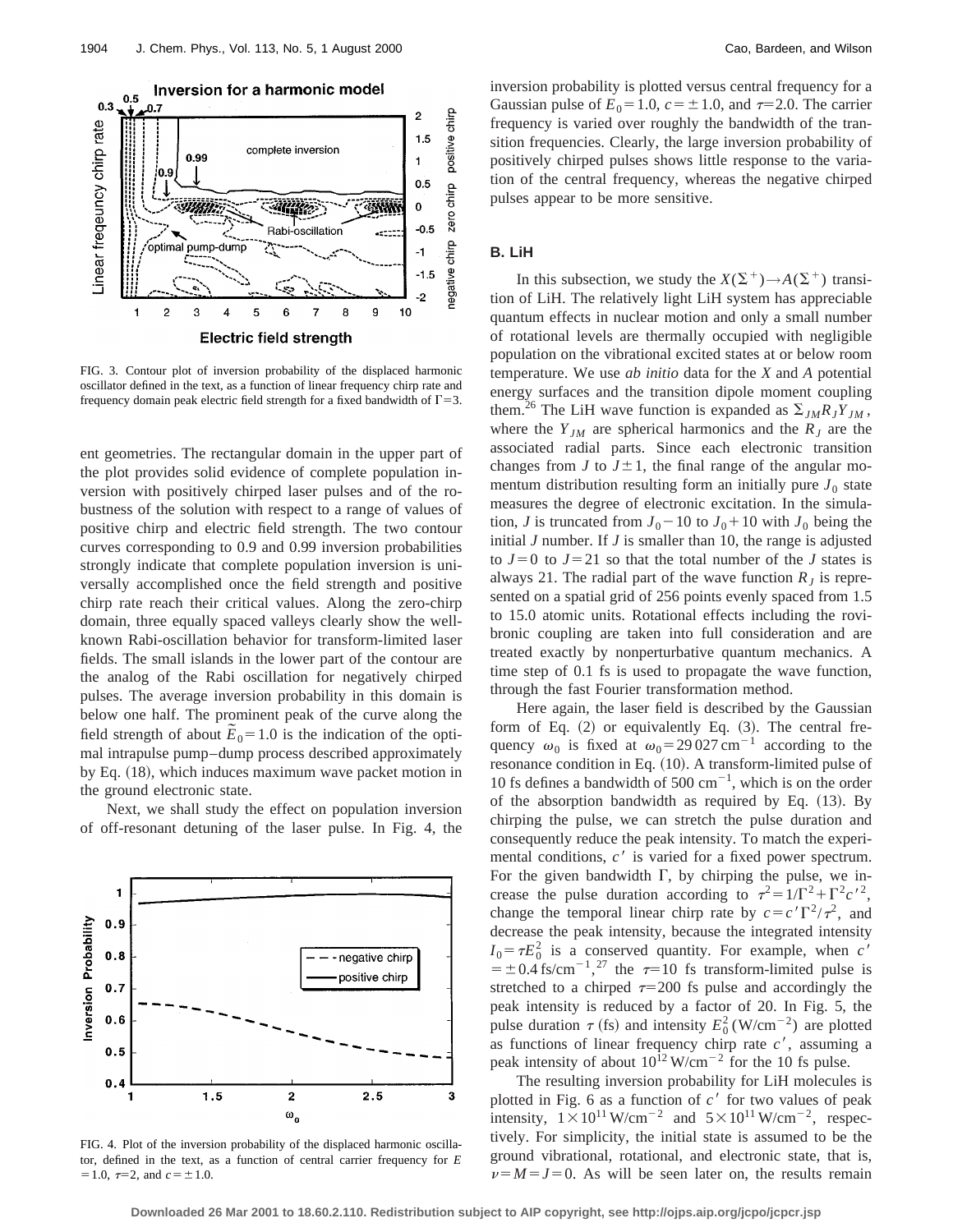



FIG. 5. Plot of the pulse duration  $\tau$  (fs) and peak intensity *I*<sub>0</sub> (W/cm<sup>-2</sup>) as functions of linear frequency chirp rate  $c'$  (fs/cm<sup>-1</sup>) for a fixed power spectrum of  $\Gamma$ =500 cm<sup>-1</sup>,  $\omega_0$ =29 027 cm<sup>-1</sup>, and  $P_0 = \tau E_0^2 = 10$  mJ/cm<sup>2</sup>.

essentially the same when the system starts from different initial states. Similarly for the case of displaced harmonic oscillators, positive chirp consistently leads to high inversion probabilities, with complete inversion of over 99% for the higher intensity curve. As expected, the curve of  $I_0=1$  $\times$ 10<sup>11</sup> W/cm<sup>-2</sup> is relatively flat and the curve of *I*<sub>0</sub>=5  $\times 10^{11}$  W/cm<sup>-2</sup> exhibits a sharp increase as a function of linear chirp rate  $c'$ . The first dip on the negative half of the plot can be interpreted as the optimal intrapulse pump–dump as explained in Sec. II C.

One challenge for inverting molecular systems is the thermal distribution on the ground electronic state surface, which gives rise to a broad distribution of Rabi frequency and transition frequency for inverting particular rovibronic pairs. Due to the relatively light mass of LiH, only a few vibrational and rotational levels on the ground electronic surface are accessible. The large value of the rotational constant *B* for LiH results in inhomogeneous broadening of the  $\pi$ pulse condition in Eq.  $(13)$ . The effect due to the broadening of the Rabi frequency can be separated by studying the *M*



FIG. 7. Plot of LiH inversion probability as a function of *M* for  $J=2, 4, 6$ under the constraint  $M \le J$ . The Gaussian pulse parameters are taken as  $E_0 = 2.5 \times 10^7$  V/cm,  $I_0 = 8.3 \times 10^{11}$  W/cm<sup>-2</sup>,  $\tau = 100$  fs, and *c*  $=$  5 fs/cm<sup>-1</sup>.

dependence of the inversion probability for the same *J* quantum number, because the eigenenergy is independent of *M*, whereas the effective electronic dipole coupling varies with *M*. In Fig. 7, the inversion probability is plotted as a function of *M* for three values of *J* under the constraint *M*<*J*. The pulse parameters are taken as  $E_0 = 2.5 \times 10^7 \text{ W/cm}^{-2}$ ,  $I_0$  $=8.3\times10^{11} \,\mathrm{W/cm^{-2}}$ ,  $\tau=100$  fs, and  $c'=5 \,\mathrm{fs/cm^{-1}}$ . Clearly, complete inversion is sustained for all *M* numbers except for the case of  $M=J$ , for which the coupling drops significantly. Nevertheless, considering the range of inversion probability, a few percent change for a substate will not spoil the overall performance of the molecular  $\pi$  pulse. This statement is then verified by Fig. 8, where the inversion probability averaged over the possible  $2J+1$  values of *M* is plotted as a function of *J* for the ground and first excited vibrational states. Overall high inversion probability is maintained for all *J* numbers, though there is a slight decrease near  $J=7$  for  $v=1$ . This is caused by the large transition frequency which approaches the edge of the chosen pulse spectrum. Since complete inversion takes place almost equally for each eigenstate, and the thermal rate is an ensemble average of eigenstates according to the Boltzmann



FIG. 6. Plot of the inversion probability of LiH as a function of linear frequency chirp rate for peak intensity  $I_0 = 1 \times 10^{11} \text{ W/cm}^{-2}$  and  $I_0 = 5$  $\times 10^{11}$  W/cm<sup>-2</sup>. The peak intensity is labeled for the  $\pm 0.4$  fs/cm<sup>-1</sup> linear frequency chirp rate and varies with the chirp rate as shown in Fig. 5.



FIG. 8. Plot of LiH inversion probability averaged over the possible 2*J*  $+1$  values of *M* as a function of *J* for the ground and first excited vibrational states with the same Gaussian pulse as in Fig. 7.

**Downloaded 26 Mar 2001 to 18.60.2.110. Redistribution subject to AIP copyright, see http://ojps.aip.org/jcpo/jcpcr.jsp**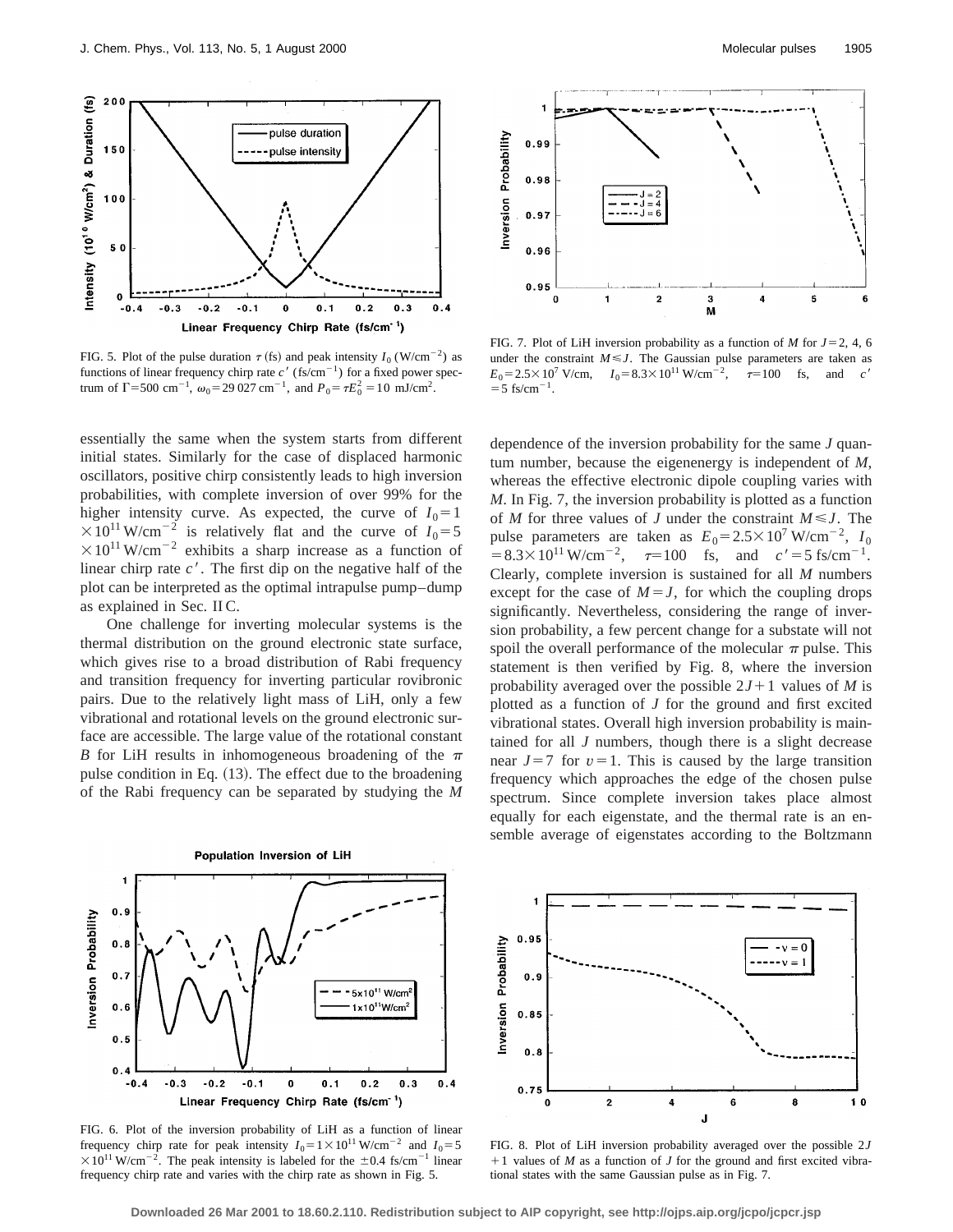

FIG. 9. Plot of the inversion probability for LiH as a function of electronic dephasing time  $T_2$ . The three curves are the results for pulses of the same bandwidth but with  $\tau$ =50 fs,  $c'$ =0.05 fs/cm<sup>-1</sup>,  $E_0$ =4×10<sup>7</sup> V/cm for the positive chirp curve;  $\tau=5$  fs,  $c' = 0$  fs/cm<sup>-1</sup>,  $E_0 = 12.6 \times 10^7$  V/cm for the zero chirp curve;  $\tau=50$  fs,  $c'=-0.05$  fs/cm<sup>-1</sup>,  $E_0=4\times10^7$  V/cm for the negative chirp curve.

distribution, population inversion can be achieved over a wide range of temperatures. In the study of population inversion of  $I_2$  gas below, we also find the inversion probability is stable with respect to changes in the vibrational quantum number.

To account for condensed phase environments, we now include electronic dephasing in the calculation. Electronic dephasing describes the fluctuations of the electronic transition frequency which varies on a time scale determined by the dephasing time  $T_2$ . In the Appendix, we introduce a numerical method to reproduce electronic dephasing on the wave function level. Since the dephasing process represents the fastest relaxation mechanism in a condensed phase environment, it is the most likely to have a significant effect on population transfer. In Fig. 9, the inversion probability is given as a function of  $T_2$  for positive, zero, and negative chirp. No substantial loss of excited state population is observed until the dephasing time becomes smaller than the pulse duration. This result suggests that population inversion should be accomplished before phase coherence is lost.

# **C. I2**

As the final example, we study the  $X \rightarrow B$  transition of gas phase  $I_2$  molecules. In contrast to LiH, the heavier  $I_2$  has a broad distribution of rotational states and can easily access vibrationally excited states at room temperature. Thus, it is a better example to study the effect of thermal distribution on population inversion. The disadvantage of  $I_2$  is the relatively small transition dipole moment in comparison to LiH, which requires a considerably higher field intensity to achieve complete inversion even when a moderate positive chirp is applied. Consequently, to avoid various higher order optical processes induced by intense laser fields, large linear chirp rates are used to stretch the pulse duration close to the picosecond regime, such that the adiabatic mechanism discussed in Sec. II D become substantial. As a result, gas phase  $I_2$  is a





FIG. 10. Plot of the inversion probability of  $I_2$  as a function of linear frequency chirp rate for a fixed power spectrum with  $5 \times 10^{10}$ ,  $1 \times 10^{12}$ , and  $5 \times 10^{12}$  W/cm<sup>-2</sup>, respectively. The peak intensity is labeled for the  $\pm 0.8$ fs/cm-1 linear frequency chirp rate and varies with the chirp rate.

good example for studying various population inversion mechanisms ranging from impulsive excitation, to vibrational motion, to adiabatic passage.

To model gas phase  $I_2$ , Morse potentials are used to describe the *X* and *B* state surfaces<sup>28</sup> and the transition dipole is taken as a constant  $\mu$ =0.181 atomic units. Similarly, the rotational quantum number *J* is truncated from  $J_0$  – 10 to  $J_0$ +10 with  $J_0$  being the initial *J* number. If *J* is smaller than 10, the range is adjusted to  $J=0$  to  $J=21$  so that the total number of the *J* states remains 21. The radial part of the wave function is represented on a spatial grid of 256 points evenly spaced from 4 to 10 atomic units. A time step of 0.5 fs was used to propagate the wave function through the fast Fourier transform method. The Gaussian functional form in Eq. (2) is assumed with the central frequency at  $\omega$ =19383  $\text{cm}^{-1}$  and with a bandwidth of 500  $\text{cm}^{-1}$ , which corresponds to a 10 fs pulse transform-limited pulse. The pulse duration described increases from 10 fs for transform-limited pulses to 0.4 ps with a linear chirp rate of  $\pm$ 0.8 fs/cm<sup>-1</sup>.

In Fig. 10, the inversion probability is plotted as a function of the frequency chirp  $c<sup>3</sup>$  at three different peak intensities of  $5 \times 10^{12}$ ,  $1 \times 10^{12}$ , and  $5 \times 10^{10}$  W/cm<sup>-2</sup>, respectively. For simplicity, the initial state is assumed to be *J*  $=M=0$  of the ground vibration level on the ground electronic surface. As will become clear later, the assumption does not change the conclusions in a qualitative fashion. As expected, the positive chirp consistently leads to stable inversion probability which is considerably higher than for zero or negative chirp. Complete inversion is accomplished at the highest intensity with a rate of 98%. Surprisingly, as the linear frequency chirp rate  $c<sup>8</sup>$  becomes negative, the inversion probability increases to a value comparable to the rate on the positive chirp side. This new feature is clearly due to adiabatic inversion, which has noticeable effects on population inversion at large pulse duration and which is independent of the sign of the chirp. It is conceivable that as we extend the pulse duration further into the picosecond regime, the positive and negative chirps may lead to similar inversion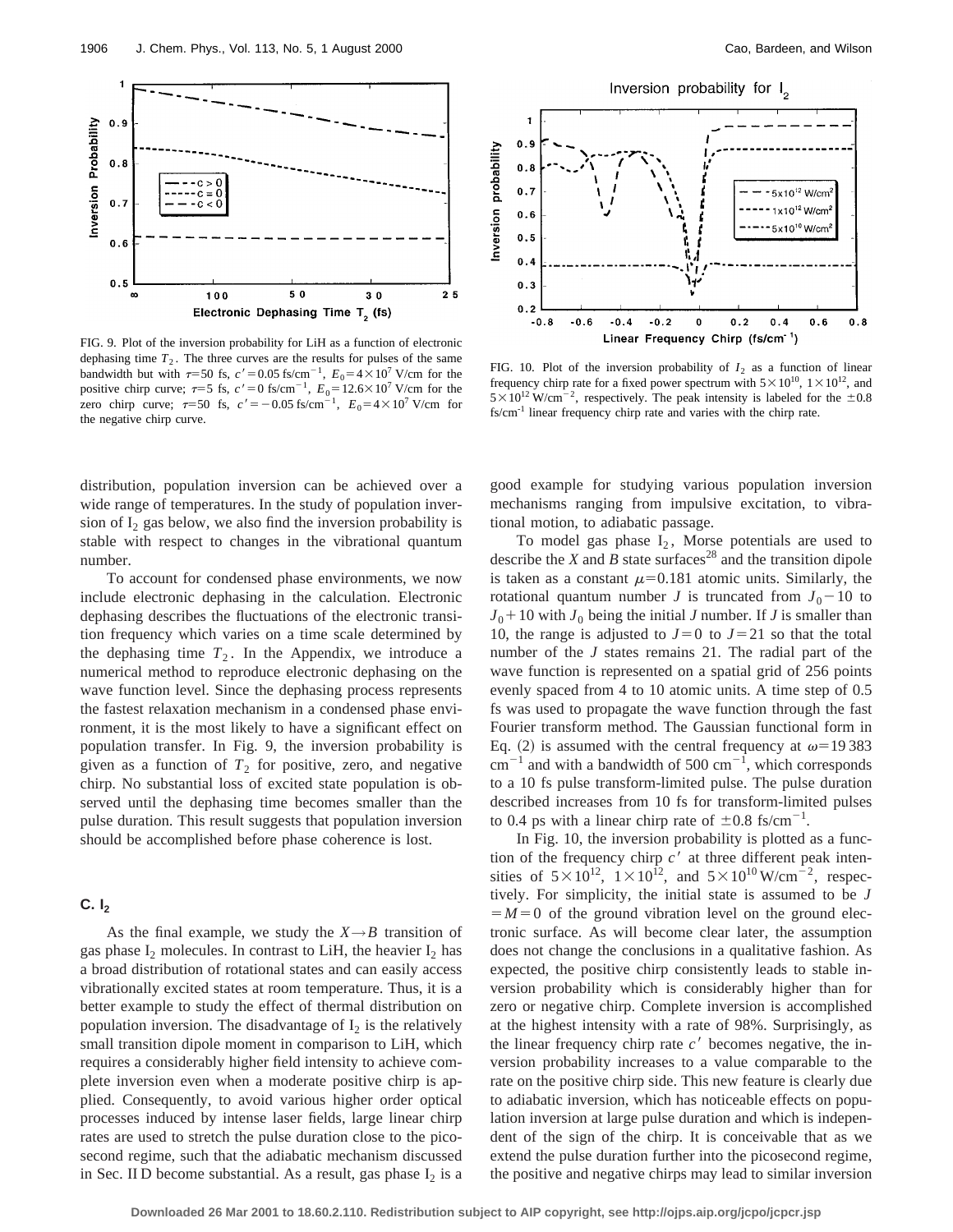

FIG. 11. Plot of the inversion probability of  $I_2$  as a function of rotational quantum number *J* for  $\tau=100$  fs,  $E_0=19.5$  V/cm, and  $\pm c' = 5$  fs/cm<sup>-1</sup>.

probability as the adiabatic effect dominates. In contrast, in the small chirp regime, vibrational coherence is the dominant effect. The large valley in the negative chirp regime clearly indicates intrapulse pump–dump mechanics. Also noticeable is the increase of the depth of the valley with field intensity, which indicates an increasingly efficient back transfer.

The absorption spectrum of  $I_2$  spreads over more than one thousand wave numbers, which is larger than the bandwidth of the laser field used in this study. Consequently, a thermal distribution poses a major challenge to the complete inversion of  $I_2$  with the chosen pulse bandwidth of 500  $\text{cm}^{-1}$ . We examine in Fig. 11 the rotational number dependence of the inversion probability and find similar behavior to LiH. In fact, our results show that the inversion probability remains almost constant from  $J=0$  to  $J=100$ .

Finally, the inversion probability is given in Fig. 12 as a function of temperature from 250 to 650 K for pulses of different durations. The chirps of these pulses are positive but with different values such that the pulse durations are 200, 300, and 400 fs for the given bandwidth of 500  $\text{cm}^{-1}$ . Here, thermal distributions of vibrational and rotational states are included in the calculation through sampling of the initial states. Though there is a slight decrease in inversion



FIG. 12. Plot of the inversion probability of  $I_2$  as a function of temperature for pulses of  $\tau=100$ , 200, and 400 fs with a fixed bandwidth of  $\Gamma=500$ cm<sup>-</sup> .

probability as temperature increases, this dependence is rather weak and the probability remains nearly constant for the longest pulse duration of 400 fs. In comparison, the longest pulse is more sensitive to electronic dephasing.

#### **IV. CONCLUSIONS**

As a result of the analysis and calculations presented above, we have come to the intriguing conclusion that complete electronic state inversion of molecular systems can be achieved and sustained by virtue of introducing positive frequency modulation in intense broadband ultrafast light pulses. In summary, we rephrase the major findings from the previous sections.

- $(1)$  The prerequisite for complete population inversion is a broad pulse bandwidth comparable to the range of the absorption spectrum of interest, as required by Eq.  $(13)$ . As suggested by the area relation for a transform-limited  $\pi$  pulse, we conclude that complete inversion requires intense femtosecond pulses, which may also induce multiphoton processes. Chirped pulses of the same bandwidth can significantly reduce the peak intensity by stretching the pulse duration, thus avoiding complications due to other possible high-intensity optical processes.
- $(2)$  Because of the vibrational coherence induced by femtosecond pulses, a positive chirp enhances population transfer by avoiding de-excitation, whereas a negative chirp suppresses population inversion by an intrapulse pump–dump mechanism, returning population to the ground state. With a sufficiently large positive chirp, the excited state population reaches saturation without Rabi oscillation. The saturation depends on the power spectrum; beyond a critical intensity, the inversion probability reaches a value of 99%, indicating complete inversion. Once beyond these critical values, the state of complete inversion is stable with respect to variations in pulse parameters such as the intensity, pulse duration, linear chirp rate, higher order frequency modulation (e.g., cubic and higher order chirps), and frequency offset within the absorption spectrum. Further, by taking account of rotational effects and thermal distribution, we find the above mechanism extremely robust for realistic molecular systems. Even in condensed phases, high inversion probabilities are sustained as long as the pulse duration does not substantially exceed the shortest relaxation time scale.
- ~3! At longer pulse durations, a different mechanism termed adiabatic frequency sweeping becomes important in population inversion. The adiabatic condition requires that the rate of sweeping, or equivalently the linear chirp rate, is sufficiently small compared to the Rabi frequency. Furthermore, complete inversion is only possible if the range of frequency sweep covers the entire frequency spectrum involved. Since the adiabatic effect is independent of the sign of the chirp, the negative chirp pulses become more effective than transform-limited pulses when the adiabatic effect overwhelms the vibra-

**Downloaded 26 Mar 2001 to 18.60.2.110. Redistribution subject to AIP copyright, see http://ojps.aip.org/jcpo/jcpcr.jsp**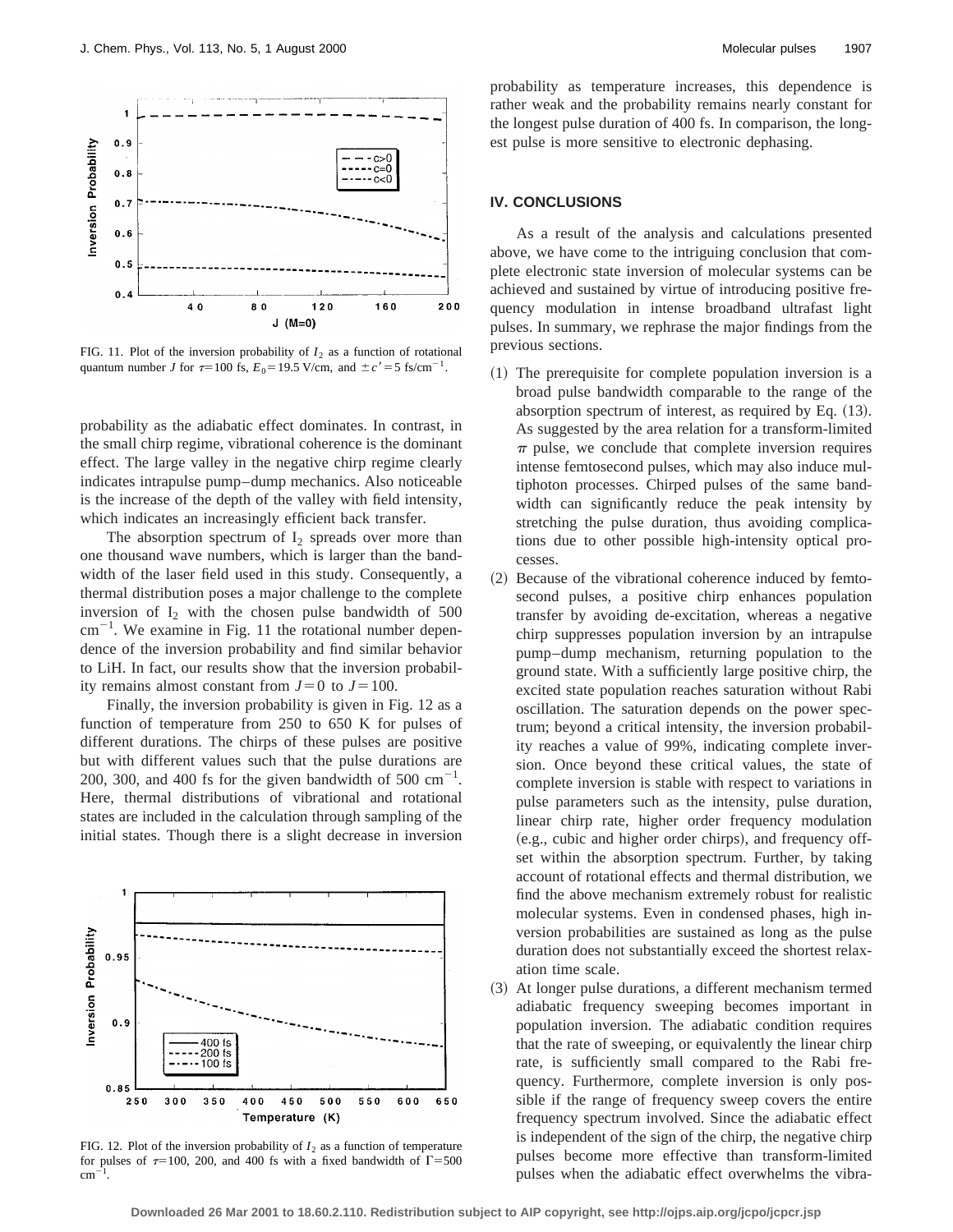tional coherence effect. Therefore, we have  $P_e(c>0)$  $\geq P_e(c=0)$  $\geq P_e(c<0)$  for femtosecond pulses and  $P_e(c>0)$ .  $P_e(c<0)$ .  $P_e(c=0)$  for picosecond pulses.  $(P_e)$  is the inversion probability defined as the excited electronic state population after the excitation of an initially ground state system.) In any case, a positively chirped pulse is always preferred.

As evident in this paper, as in other studies, frequency modulated laser pulses induce remarkable dynamic effects in molecular systems, which are impossible for transformlimited pulses. Even in the weak-response limit, the sign of the chirp proves crucial in wave packet focusing and defocusing.28 In pump–dump and pump–probe experiments, the chirp of the second pulse can be optimized to follow the motion of the wave packet induced by the first laser pulse, and thus improve the quantum yield substantially.<sup>29,15</sup> The chirp also proves important for understanding intrapulse dynamics present in two-photon, three-photon, and multiphoton processes.30,25 It has also been suggested that a chirped infrared laser may be used to transfer population to high vibrational overtones.<sup>12</sup> In the present study, we find that a positive chirp can significantly enhance population inversion and leads to essentially complete inversion. In conclusion, chirpdependent effects allow us to explore the coherence between laser fields and molecular systems, especially in high-order and multiphoton processes, and to maximize the capability of laser-induced chemical selection and control.

With the help of feedback control and pulse shaping techniques, the fluorescence yield of dye molecules in solution and thus the population transferred to the excited state can be optimized automatically with no previous information being supplied about the solution. $9$  The experimental outcome agrees with the present study and indicates that maximum excited state population is indeed produced by an intense, wide bandwidth, positively chirped pulse.

Many applications of molecular  $\pi$  pulses can be envisioned, including the preparation of pure samples of electronically excited molecules for further spectroscopic, scattering, and diffraction experiments,  $31,32$  more effective pumping of molecular lasers, brighter ultrafast pulse fluorescence microscopy, and induced transparency of matter.

# **APPENDIX: STOCHASTIC METHOD FOR SIMULATING PURE ELECTRONIC DEPHASING**

Intuitively, pure electronic dephasing arises from random fluctuations of the relative phase between electronic surfaces. It then follows that electronic dephasing can be simulated numerically through the introduction of a random phase which satisfies certain stochastic conditions. $33$  To be specific, consider the equation of motion for a two-state molecular system

$$
i\hbar \dot{\psi}_e = \theta(t)\psi_e + \hat{H}_e \psi_e - i\Omega(t)\psi_g, \qquad (A1)
$$

$$
i\hbar \dot{\psi}_g = \hat{H}_g \psi_g - i\Omega^*(t)\psi_e, \qquad (A2)
$$

where  $\Omega(t) = \mu E(t)/\hbar$  is the Rabi frequency and  $\psi_g$  and  $\psi_e$ 

are the wave functions on the excited and ground surfaces, respectively. The random phase  $\theta(t)$  is a stochastic Gaussian variable defined by

$$
\langle \theta(t) \rangle = 0,\tag{A3}
$$

and

$$
\langle \theta(t)\theta(t')\rangle = \frac{1}{T_2}\delta(t - t'),\tag{A4}
$$

where  $T_2$  is the pure dephasing time. Because  $\theta(t)$  is not an operator, it does not appear in the equation of motion for the diagonal terms  $\rho_e$  and  $\rho_g$ . For the off-diagonal term, we have

$$
\rho_{eg}(t) = \langle \psi_e(t) \psi_g^*(t) \rangle
$$
  
=  $\int_0^t \langle \exp\left[i \int_{t'}^t \theta(\tau) d\tau \right] \rangle G(t') dt'$   
=  $\int_0^t e^{-(t-t')/T_2} G(t') dt',$  (A5)

where  $G(t) = -i(\hat{H}_e \rho_{eg} - \rho_{eg} \hat{H}_g) - i(\Omega \rho_g - \Omega^* \rho_e)$ . The integral form in Eq.  $(A5)$  can be easily reduced to the Bloch equation for the off-diagonal term  $\rho_{eg}$ . Thus, pure dephasing can be incorporated on the wave function level by introducing a random phase variable. This approach reduces the dimensionality required for calculating the density matrix by half via averaging the wave function over the random phase. Furthermore, the proposed numerical method is applicable to an arbitrary phase correlation function in Eq.  $(A4)$ , which cannot be described by the Bloch equation of motion.

- $1$ S. A. Rice, Science **258**, 412 (1992).
- $2^2$ D. J. Tannor and S. A. Rice, J. Chem. Phys. **83**, 5013 (1985).
- <sup>3</sup>W. S. Warren, H. Rabitz, and M. Dahleh, Science **259**, 1581 (1993).
- $^{4}$ P. Brumer and M. Shapiro, Annu. Rev. Phys. Chem.  $43$ ,  $257$  (1992).
- 5R. Kosloff, A. D. Hammerich, and D. J. Tannor, Phys. Rev. Lett. **69**, 2172  $(1992)$
- 6B. Kohler, V. V. Yakovlev, J. Che, J. L Krause, M. Messina, K. R. Wilson, N. Schwentner, R. M. Whitnell, and Y. J. Yan, Phys. Rev. Lett. 74, 3360 (1995).
- 7B. Kohler, J. Krause, F. Raksi, K. R. Wilson, R. M. Whitnell, V. V. Yakovlev, and Y. J. Yan, Acc. Chem. Res. **28**, 133 (1995).
- ${}^{8}$  J. Cao, M. Messina, and K. R. Wilson, J. Chem. Phys.  $106$ , 5239 (1997).
- 9C. J. Bardeen, V. V. Yakovlev, K. R. Wilson, S. D. Carpenter, P. M. Weber, and W. S. Warren, Chem. Phys. Lett. **280**, 151 (1997).
- 10L. Allen and J. H. Eberly, *Optical Resonance and Two-Level Atoms* (Dover, New York, 1987).
- <sup>11</sup>U. Gaubatz, P. Rudecki, S. Schiemann, and K. Bergmann, J. Chem. Phys. 92, 5363 (1990).
- 12S. Chelkowski, A. Bandrauk, and P. B. Corkum, Phys. Rev. Lett. **65**, 2355  $(1990).$
- <sup>13</sup> J. S. Melinger, A. Hariharan, S. R. Gandhi, and W. S. Warren, J. Chem. Phys. 95, 2210 (1991).
- <sup>14</sup>S. Schiemann, A. Kuhn, S. Steuerwald, and K. Bergmann, Phys. Rev. Lett. 71, 3637 (1993).
- <sup>15</sup> J. Cao and K. R. Wilson, J. Chem. Phys. **106**, 5062 (1996).
- <sup>16</sup>M. N. Kobrak and S. A. Rice, Phys. Rev. A 57, 1158 (1998).
- <sup>17</sup>S. Ruhman and R. Kosloff, J. Opt. Soc. Am. B 7, 1748 (1990).
- 18G. Cerullo, C. J. Bardeen, Q. Wang, and C. V. Shank, Chem. Phys. Lett. **262**, 362 (1996).
- <sup>19</sup> J. Cao, C. Bardeen, and K. R. Wilson, Phys. Rev. Lett. **80**, 1406 (1998).
- <sup>20</sup> J. Somlói and A. Lörincz, Phys. Rev. A 43, 2397 (1991).
- $21$  B. Amstrup, A. Lörincz, and S. A. Rice, J. Phys. Chem. **97**, 6175 (1993).
- $22$  L. Shen and H. Rabitz, J. Chem. Phys.  $100$ ,  $4811$  (1994).